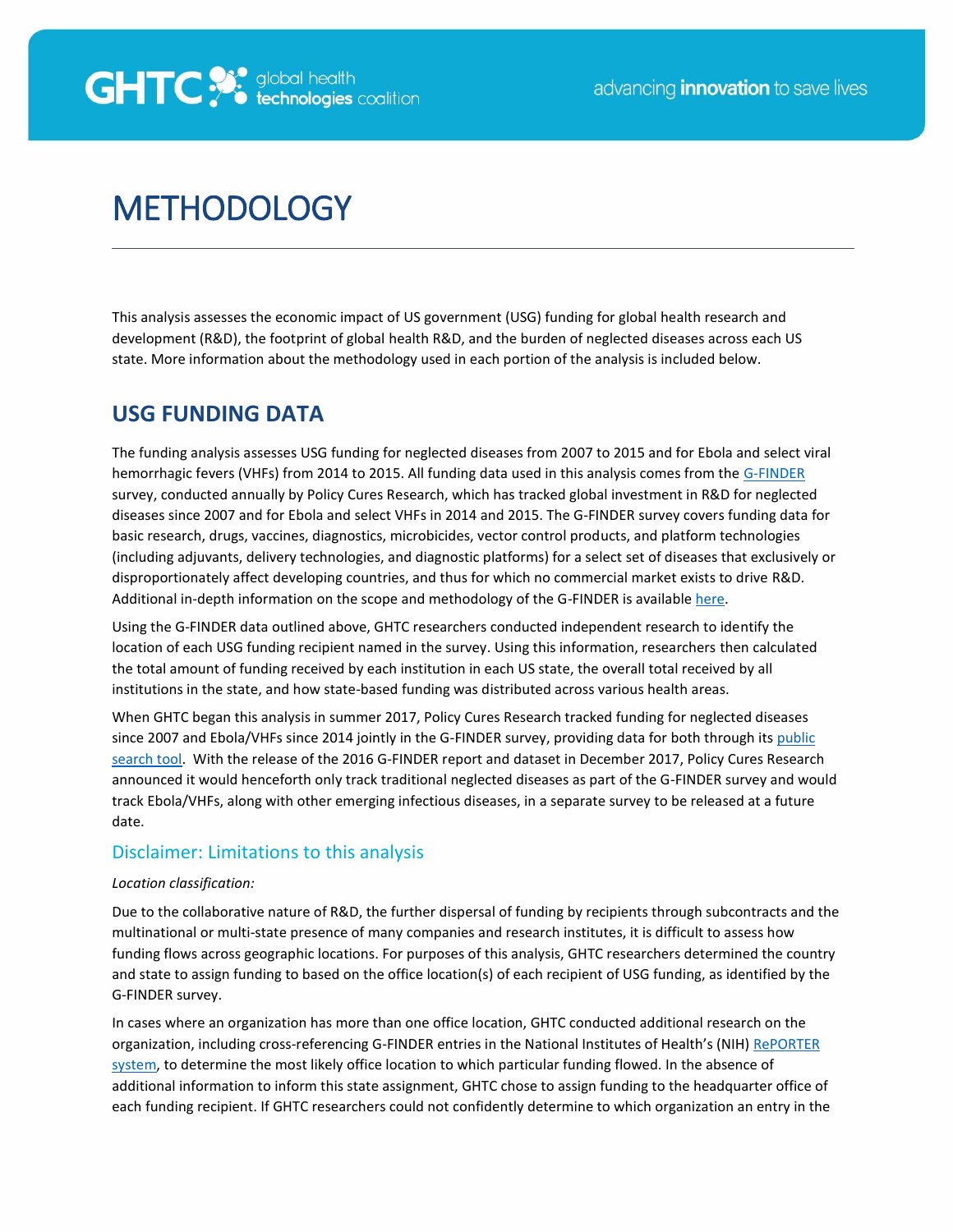G-FINDER referred or could not clearly identify office locations, the recipient was not assigned to a state and thus excluded from the state-based funding analysis.

Any listing of funding for USG agencies reflects funding the agency received as a recipient, through either selffunding or transfers from other government agencies, rather than funding appropriated to the agency that it then granted or dispersed to other recipients. For specific questions related to the state classification of organizations, contact GHTC at [info@ghtcoalition.org.](mailto:info@ghtcoalition.org) 

### *Pharmaceutical industry funding and aggregated funding:*

GHTC's state analysis excludes any USG funding received by the pharmaceutical industry, as well as any funding classified in the G-FINDER as "unspecified recipients." The G-FINDER survey anonymizes and aggregates pharmaceutical industry funding for confidentiality purposes. As a result, GHTC was not able to assign any of this funding to a specific location. In some cases, USG agencies reported data to G-FINDER as funding the agencies distributed to aggregated "unspecified recipients." Similarly, GHTC was not able to assign this funding to a specific location.

### *Organization and disease classification:*

In certain, defined cases, GHTC researchers chose to combine recipient entries listed separately in the G-FINDER into a single entry in our analysis. This was the case when two or more entries were part of the same organization (i.e. funding to a university and funding to a school or institute within the aforementioned university). GHTC also made corrections to any funding recipients listed in G-FINDER data that now operate under a different name or were acquired by another company. GHTC provided details regarding these changes in parentheses next to the organization name listing in our online data tool.

Likewise, GHTC chose to combine certain diseases listed separately in the G-FINDER into a single "neglected tropical diseases (NTDs)" category. For purposes of this analysis, we've included funding for dengue, kinetoplastids, helminth infections, leprosy, buruli ulcer, trachoma, and leptospirosis in this NTDs category. More information on the classification of the diseases in G-FINDER can be found in the G-FINDER [scope and](http://www.policycuresresearch.org/g-finder/)  [methodology.](http://www.policycuresresearch.org/g-finder/)

### *Definition of global health R&D:*

There is no universal definition of what constitutes "global health" or even "R&D." The interpretation of these terms can vary depending on the context in which they are used. G-FINDER employs a specific scope that covers basic- and product development focused research for diseases it defines as neglected because they exclusively or disproportionately affect developing countries and have no commercial market to drive R&D investment. GHTC's USG funding analysis is reflective of that particular scope and does not include other areas of R&D that fall outside this scope (e.g., reproductive health and contraceptive product development for women in low- and middleincome nations (LMICS), other emerging infectious diseases beyond Ebola/VHFs, etc.)

### **JOBS DATA**

GHTC's analysis of jobs created by USG funding for global health R&D is based on previous analysis of the economic impact of NIH R&D funding conducted b[y United for Medical Research](http://www.unitedformedicalresearch.com/wp-content/uploads/2017/03/NIH-Role-in-the-Economy-FY2016.pdf) (UMR). GHTC researchers used UMR's analysis of jobs created per one million dollars in NIH awards per state multiplied by GHTC's analysis described above of the USG funding received by institutions in each US state to estimate jobs created from this funding.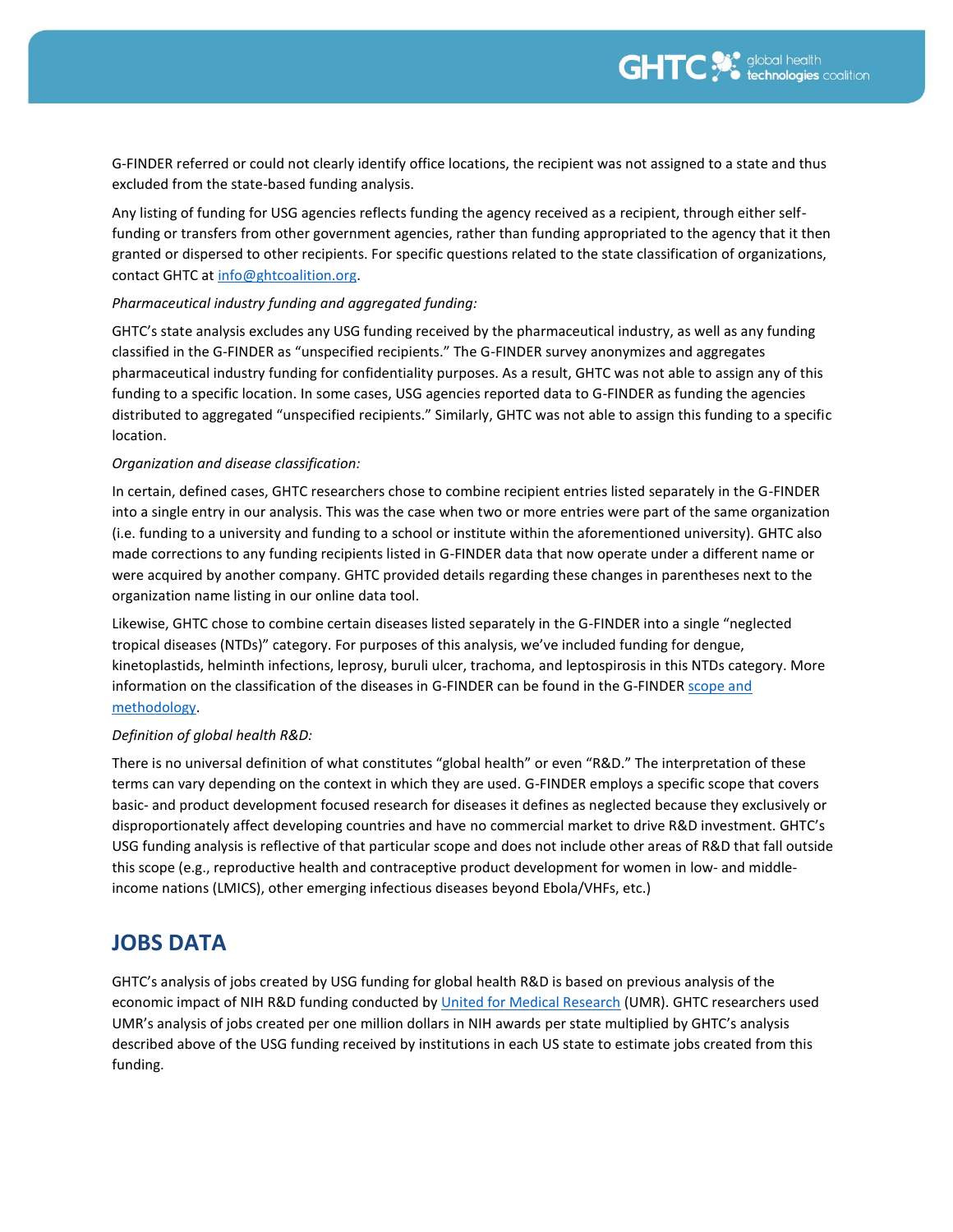## **NEGLECTED DISEASE BURDEN DATA**

Neglected disease burden data by state was obtained from the US Centers for Disease Control and Prevention. Reported case-count data is inclusive of both locally-acquired cases and travel-acquired cases. The source of data for each disease and the range of years included in GHTC's analysis are listed below. Please view the original data source for more detailed information.

- *Chikungunya cases, 2014-2017:* [Chikungunya virus in the United States \(2014-2016 final data, 2017](https://www.cdc.gov/chikungunya/geo/united-states-2014.html)  [provisional data\)](https://www.cdc.gov/chikungunya/geo/united-states-2014.html) [Accessed 1/12/18]
- *Dengue cases, 2010-2016:* [Morbidity and Mortality Weekly Report Summary of Notifiable diseases](https://www.cdc.gov/malaria/references_resources/mmwr.html#unitedstates [Accessed 1/11/18]) [\(Includes all dengue virus infections\)](https://www.cdc.gov/malaria/references_resources/mmwr.html#unitedstates [Accessed 1/11/18]) [Accessed 1/12/18]
- *HIV diagnoses, 2008-2016*[: AtlasPlus](https://www.cdc.gov/nchhstp/atlas/index.htm) [Accessed 1/11/18]
- *Malaria cases, 2008-2014:* Malaria Surveillance–United States, Morbidity and [Mortality Weekly Report](https://www.cdc.gov/malaria/references_resources/mmwr.html#unitedstates) [Accessed 1/11/18]
- *Tuberculosis cases, 2008-2016:* [AtlasPlus](https://www.cdc.gov/nchhstp/atlas/index.htm) [Accessed 1/11/18]
- *West Nile virus cases, 2008-2016:* [West Nile virus disease cases reported to CDC by state of residence](https://www.cdc.gov/westnile/statsmaps/cumMapsData.html) [Accessed 1/12/18]
- *Zika cases, 2015-2017:* [Zika Cases in the US \(Final data reported to ArboNet 2015, Final data reported to](https://www.cdc.gov/zika/reporting/2015-case-counts.html)  [ArboNET 2016, Provisional Data 2017\)](https://www.cdc.gov/zika/reporting/2015-case-counts.html) [Accessed 1/11/18]

### **INDUSTRY LISTING**

The industry listing reflects private sector companies identified by GHTC researchers to be currently or previously engaged in global health R&D. GHTC researchers primarily used four data sources to identify companies engaged in this research. They include:

- 1. [Neglected diseases: The unrecognized revolution in](http://pipeline.policycuresresearch.org/) global health, created by Policy Cures Research, which maps the pipeline of neglected disease products in development.
- 2. [Database of grants awarded by the Grand Challenges program,](https://grandchallenges.org/#/list) which awards grants to organizations solving global health and development problems.
- 3. [NIH RePORTER,](https://report.nih.gov/) which is a searchable repository of NIH-funded research.
- 4. Original G-FINDER set used in overall funding analysis, which includes some smaller- and medium-sized companies who received USG funding for neglected disease R&D.

GHTC used the above data sources and independent research on each company's website or other authoritative sources to identify the city and state locations of each company's offices. For specific questions related to the inclusion of a company, contact [info@ghtcoalition.org.](mailto:info@ghtcoalition.org)

### Disclaimer: Limitations to this analysis

### *Comprehensiveness:*

While GHTC researchers sought to provide a comprehensive picture of the companies engaged in global health R&D using the above resources, it is inevitable that some companies have been missed. We welcome additions and feedback a[t info@ghtcoalition.org.](mailto:info@ghtcoalition.org)